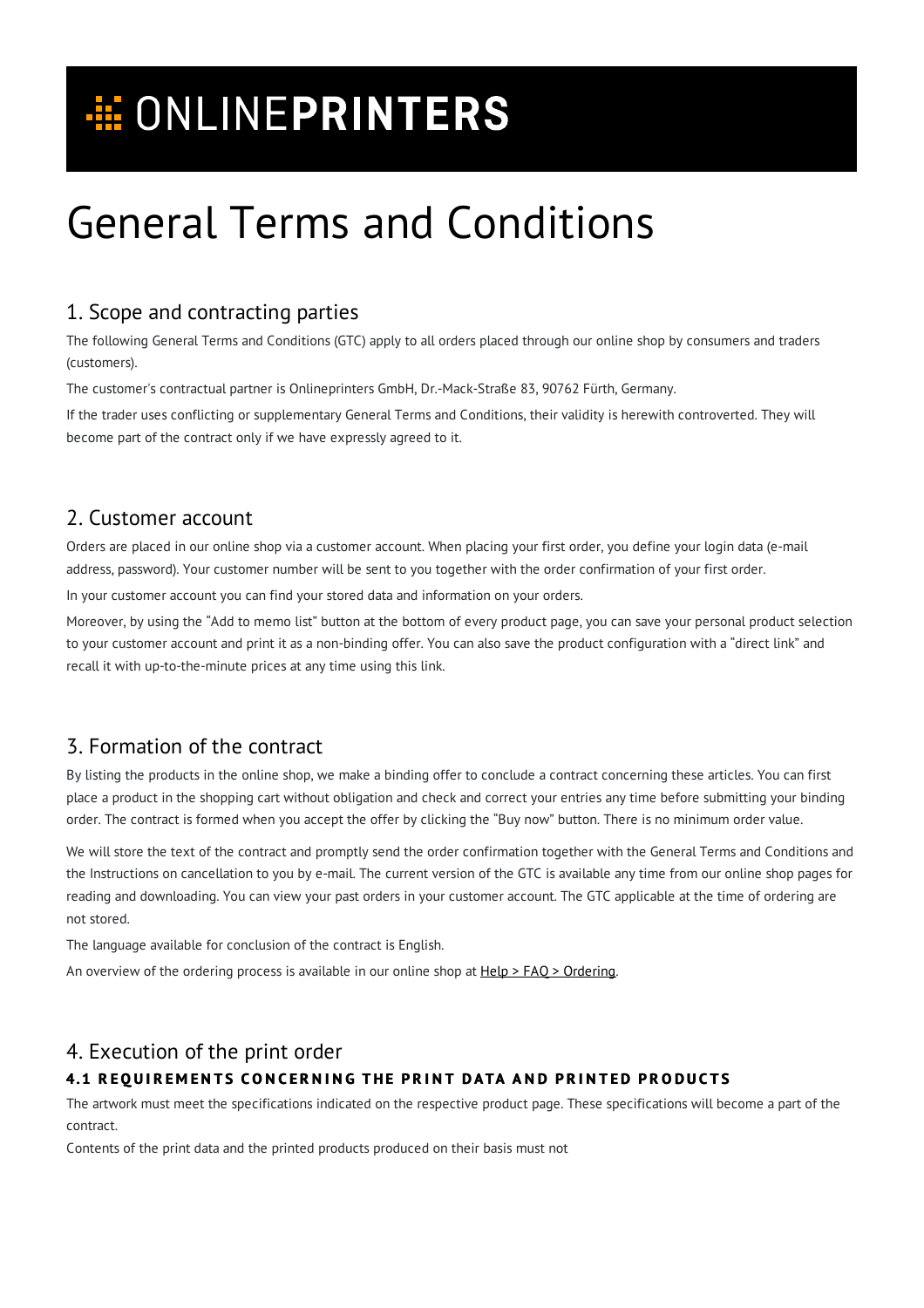- injure any third-party rights and claims, in particular copyrights, and
- violate any applicable laws or legal regulations,
- be discriminatory or violate general equal treatment,
- be harassing, offensive, obscene, or inappropriate in any other way,
- be of a racist, xenophobic, violence-glorifying, sexist or other immoral or anti-constitutional nature or pursue such objectives.

In case of violation of third-party rights through execution of the print order, you will indemnify us against any claims and damages resulting thereof asserted against us and the costs for legal defence upon proof. Our right to rescind the contract in compliance with Subsection 9.1 remains unaffected.

## **4.2 CREATION AND TRANSFER OF PRINT DATA**

There are different ways to send us your artwork: Clicking the button "To the data upload" right after having placed your order opens our data upload and you can send your completed artwork. You also have the alternative to transfer your files later. Please go to the order summary of your customer account or use the link in your confirmation e-mail. You can also forward a link to the data upload. Please use the "Share" function on the data upload page. It is thus possible, for example, that a graphic designer transfers the print data without the need to access your customer account.

By clicking the "Finalise upload" button you release the data for printing and we prepare your print data for production. If you release the data for printing although you got the feedback that they do not meet our technical specifications and that this can cause significant defects of the printed products, you will bear the risk of defectiveness of the printed products caused by this. Unless otherwise specified below, changing the print data of the order after having released the data for printing is not possible.

You must transfer your print data to us within one week after conclusion of the contract. In case of late or failure of data transfer, Subsection 9.1 of these GTC applies.

As an alternative to transferring your own print data, selected products provide the option to design the print data in our online shop and add them to the shopping cart. When completing your order, they are automatically assigned to the print order. There is no separate uploading process required.

### **4.3 A D D I T I O N A L O P T I O N S**

#### 4.3.1 Data check

Another chargeable additional option is a data check. Within the scope of this data check we check your print data with regard to resolution, bleed, data format and font embedding. We do not check the print data for spelling and typographical errors, colour reproduction or adherence to the maximum colour application of 300 %. We do not check the overprint settings and positioning of folds and perforation lines because they may be pertinent to design considerations. Please note that we do not assume any liability for circumstances outside the scope of our data check. More information is available in our online shop at [Help](https://www.onlineprinters.org/c/print-files) > Print Files.

#### 4.3.2 Repeat order

You have the option of having the subject of a print order that has already been completed produced again within a period of two years without having to submit the artwork files again, provided that we continue to offer the product. For this purpose, we archive your artwork files. With the function "Repeat order" in your customer account, you can initiate an unchanged reprint of a previous print order. The artwork from the previous order will then be used automatically.

#### 4.3.3 Brochures and catalogues

When ordering brochures and catalogues, you have the chargeable additional option to send primary products for correction. In this case, production only starts after you have confirmed the contractual status and finally released the print data.

#### **4.4 SURRENDER OF PROVISIONAL PRODUCTS**

We do not surrender any data or other provisional products gained or procured within the scope of our service provision such as printing plates.

## 5. Information on the right to cancel

Traders are not granted a voluntary right to cancel.

There is no right to cancel in the case of delivery of goods that are not prefabricated and made on the basis of an individual choice of or decision by the consumer or clearly personalised.

In all other cases, consumers have a statutory right to cancel as described in the Instructions on cancellation.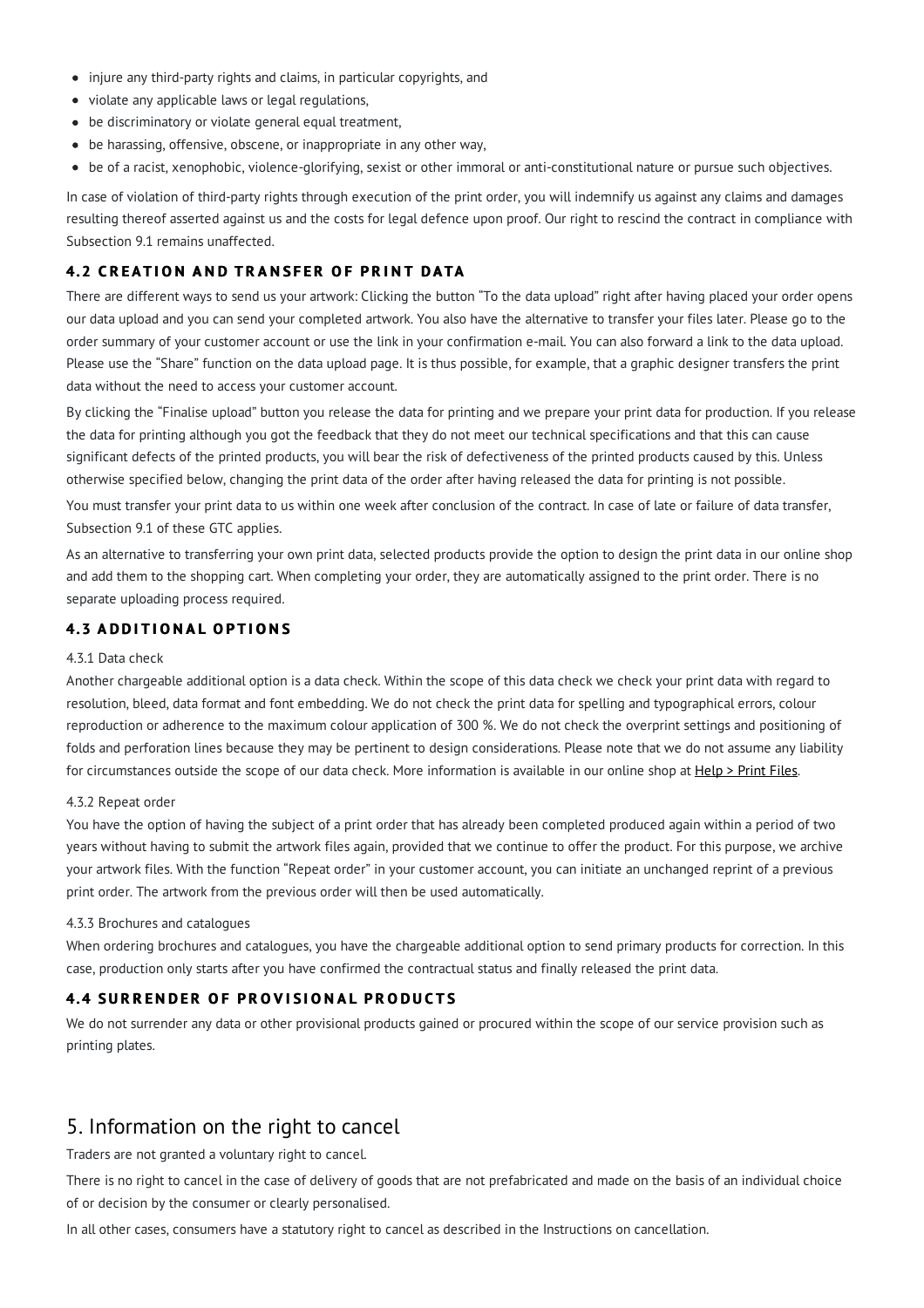#### **Instruction on cancellation**

### **R I G H T T O C A N C E L**

You have the right to cancel this contract within 14 days without giving any reason.

The cancellation period will expire after 14 days from the day on which you acquire, or a third party other than the carrier and indicated by you acquires, physical possession of the last good.

To exercise the right to cancel, you must inform us (Onlineprinters GmbH, Dr.-Mack-Straße 83, 90762 Fürth, Germany, fax: +49 9161 8989-2000, phone: +49 9161 6209801, service@onlineprinters.org) of your decision to cancel this contract by a clear statement (e.g. a letter sent by post, fax or e-mail). You may use the attached model cancellation form, but it is not obligatory. To meet the cancellation deadline, it is sufficient for you to send your communication concerning your exercise of the right of cancel before the cancellation period has expired.

### **E F F E C T S O F C A N C E L LAT I O N**

If you cancel this contract, we will reimburse to you all payments received from you, including the costs of delivery (except for the supplementary costs arising if you chose a type of delivery other than delivery other than the least expensive type of standard delivery offered by us),without undue delay and not later than 14 days after the day we receive back from you any goods supplied or (if earlier) 14 days after the day you provide evidence that you have returned the goods or if there were no goods supplied, 14 days after the day on which we are informed about your decision to cancel this contract.

We will make the reimbursement using the same means of payment as you used for the initial transaction, unless you have expressly agreed otherwise; in any event, you will not incur any fees as a result of such reimbursement.

We may withhold reimbursement until we have received the goods back or you have supplied evidence of having sent back the goods, whichever is the earliest.

You shall send back the goods or hand them over to us, without undue delay and in any event not later than 14 days from the day on which you communicate your cancellation from this contract to us. The deadline is met if you send back the goods before the period of 14 days has expired.

You will have to bear the direct cost of returning the goods.

You are only liable for any diminished value of the goods resulting from the handling other than what is necessary to establish the nature, characteristics and functioning of the goods.

| Model cancellation form                                                                                                   |
|---------------------------------------------------------------------------------------------------------------------------|
| (If you wish to withdraw from the contract, please fill in this form and return it to us.)                                |
| To Onlineprinters GmbH, Dr.-Mack-Straße 83, 90762 Fürth, Germany, Telefax: +49 9161 8989-2000, service@onlineprinters.org |
| I/We (*) hereby give notice that I/we (*) cancel my/our (*) contract of sale of the following goods:                      |
| Ordered on (*) _________________________/ Received on (*) ______________________                                          |
|                                                                                                                           |
|                                                                                                                           |
| Signature of consumer(s) (only if this form is notified on paper)                                                         |
| Date ________________________                                                                                             |
| (*) Delete as appropriate                                                                                                 |
|                                                                                                                           |

# 6. Delivery and passing of risk

## **6.1 SH I P P I N G**

We only deliver by way of shipping; collection by the customer is not possible. We deliver to the entry of the building at the stated delivery address. Information on the delivery area is available in our online shop at Help > Shipping [information](https://www.onlineprinters.org/c/shipping/shipping-information/shipping-information-countries)

## **6.2 D E L I V E R Y P E R I O D S**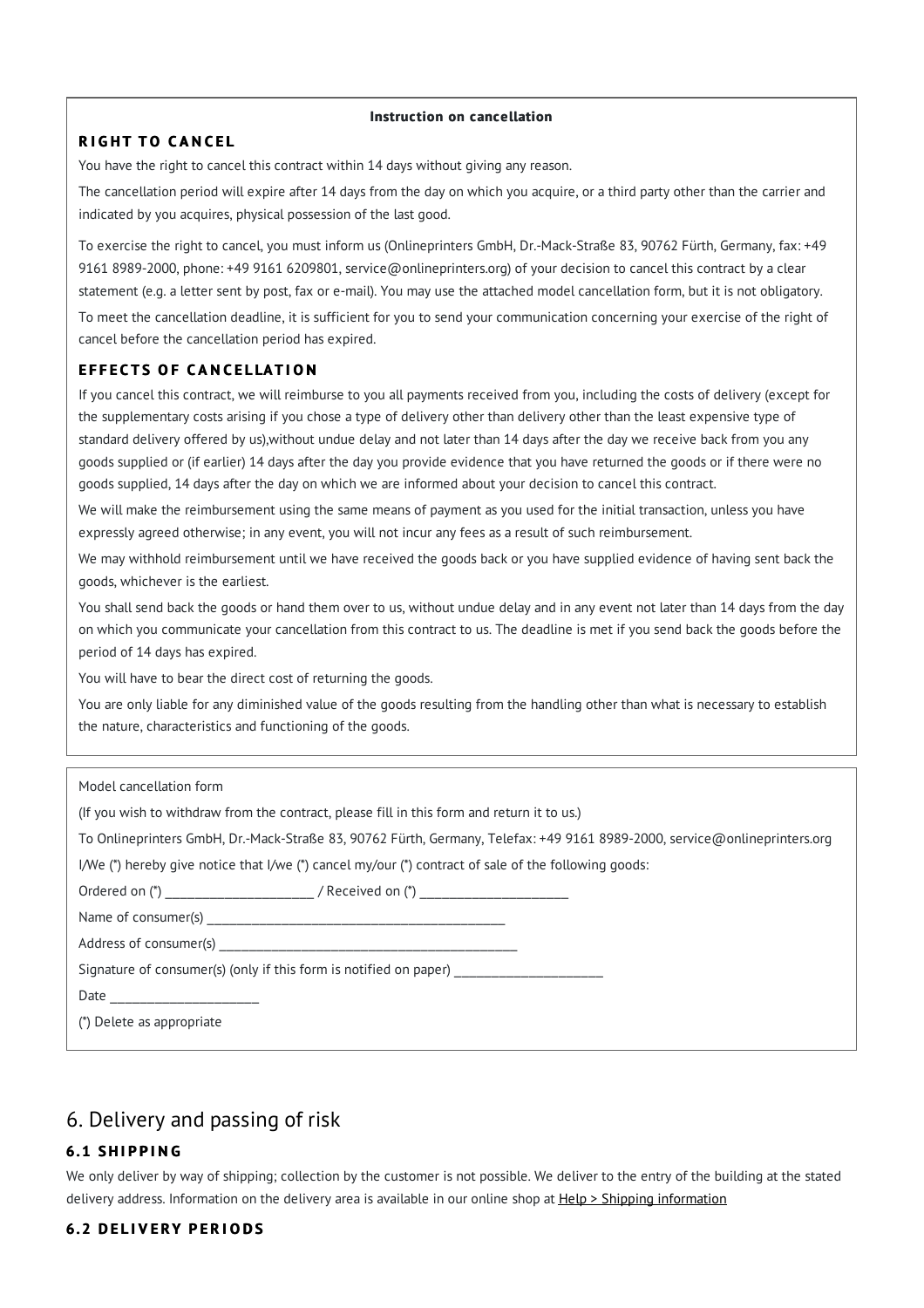Our delivery periods depend on the time of receipt of the print data, the production time and the shipping time as well as – if using the advance payment option – the time of receipt of the payment. More information on the delivery periods is available on the respective product page. The working days referred to in there mean Monday to Friday, excluding Saturday, Sunday and public holidays.

If you select the Saturday delivery option, you must ensure that the delivered goods can be accepted on Saturday. If the goods cannot be delivered on Saturday because no recipient is found at the delivery address, the Saturday surcharge will not be refunded. More [information](https://www.onlineprinters.org/c/shipping/shipping-information/shipping-information-countries) is available in our online shop at Help > Shipping information

## **6.3 PASSING OF RISK AND TRANSPORT DAMAGE**

The following applies to consumers: If goods are delivered with obvious transport damage, please complain about such defects immediately to the deliverer and promptly contact us so that we can offer you a solution in a timely manner. Your failure to complain or to contact us has no consequences whatsoever for your statutory claims. However, you can thus help us asserting our own claims against the carrier or transport insurer.

In the case of transport damage, the following applies to traders: The risk of accidental perishing and accidental deterioration passes to you once we have delivered the goods to the person or establishment appointed to effect shipping. Traders are subject to the duty of inspection and notification regulated in § 377 HGB (Handelsgesetzbuch – German Commercial Code).

## 7. Prices and payment

## **7.1 P R I C E V A L I D I TY, C U R R E N CY**

The prices indicated at the time of order placement apply. Special offers and vouchers cannot be redeemed in arrears. If you wish to order print runs exceeding the selectable quantities, you can raise a request without engagement regarding feasibility, price, order, and delivery in our online shop using the "Price Enquiry" form at Help > [Contact](https://www.onlineprinters.org/c/contact/contact-forms).

The purchase price is charged in euros and payments are accepted in euros only.

## **7.2 SH I P P I N G C O S T S**

Within Germany, standard shipping is free. All information and costs for other shipment options, e.g. express, is available in our online shop at Help > Shipping [information.](https://www.onlineprinters.org/c/shipping/shipping-information/shipping-information-countries)

If we have to send the goods once again to you, for reasons you as the customer are responsible for, you will bear the costs incurred for that. The same applies if the delivery address is changed at your request after formation of the contract and this leads to higher shipping costs or causes additional costs (e.g., if the change is made after shipping of the goods).

#### **7.3 PAY M E N T O P T I O N S A N D M AT U R I TY**

The payment options indicated at the time of order placement apply. There is no claim to a specific payment option. All information is available in our online shop at Help > [Payment](https://www.onlineprinters.org/c/shipping/payment-options/other-countries) options.

Unless otherwise agreed, payment is due upon formation of the contract.

If the advance payment option is selected, the term of payment is two weeks after conclusion of the contract. Please note that production will only be started after receipt of the payment.

## 8. Invoicing

## **8.1 INVOICING IN ELECTRONIC FORM**

We send the invoice to you after shipping of the goods, in electronic form as PDF file format to the e-mail address stated at the time of order placement. You can also view invoices in your customer account. We do not issue any paper invoices.

### **8.2 B E N E F I C I A R Y**

In accordance with § 14 Subsection 4 UStG (Umsatzsteuergesetz – German VAT Act), invoices are issued to the name of the beneficiary stated at the time of order placement. Subsequent requests for changes that are not based on an incorrect address transfer cannot be considered. Re-issuing to a different invoice recipient is therefore not possible.

## **8.3 INTRA-COMMUNITY DELIVERIES**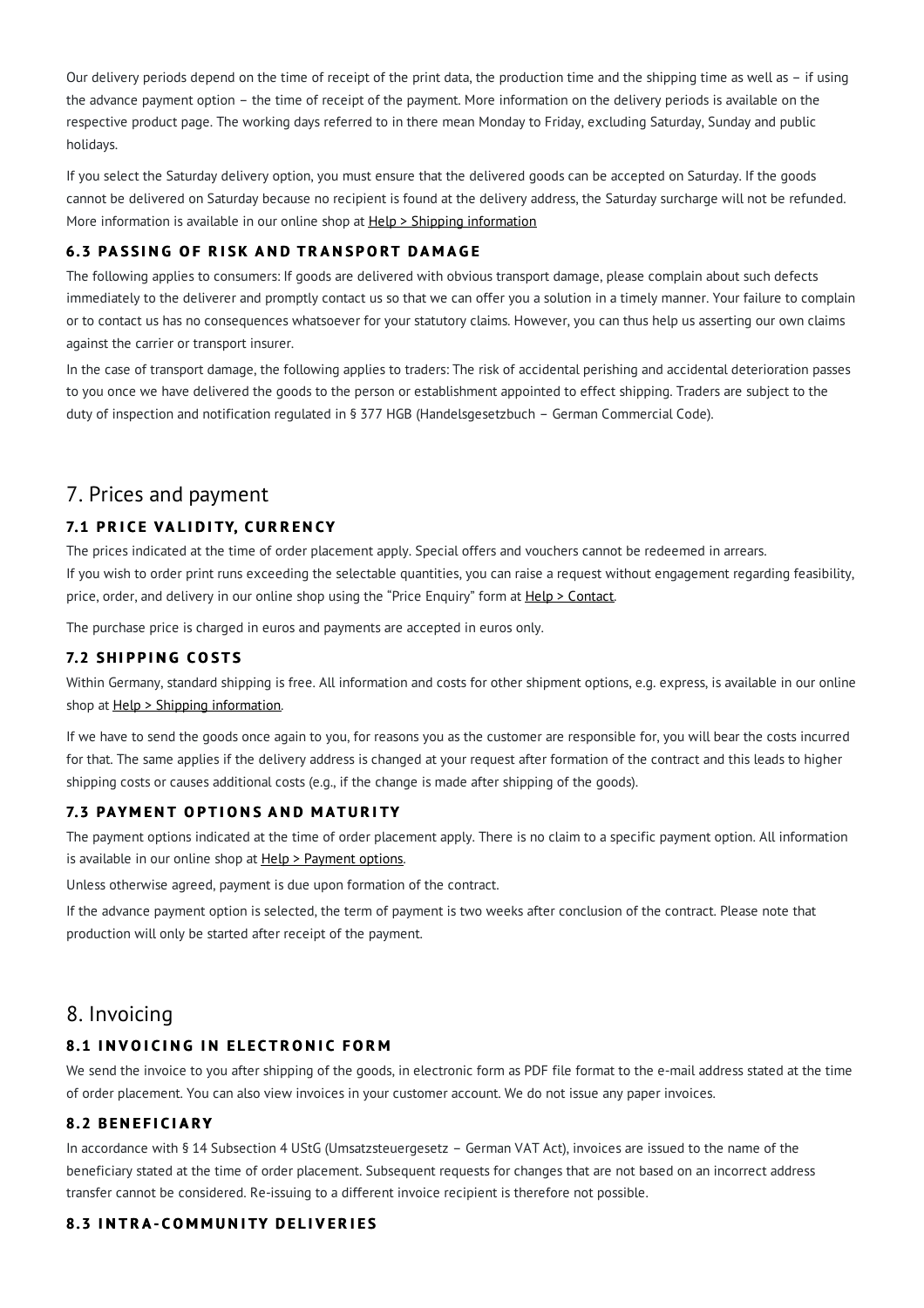We will invoice the VAT at the general VAT rate of the country of delivery.

Traders, who have a valid VAT-ID in the country of delivery will receive the invoice without tax.

If you as a trader state a valid VAT ID number for intra-Community deliveries and we as the contractor could not recognise this although applying due diligence of a reasonable businessman, you owe us the VAT on the net invoice amount at the statutory rate. You as the customer bear the risk of lack of verifiability of the VAT ID number insofar as this is due to circumstances we are not responsible for. In this case we are entitled – at your option – to effect the delivery and issue an invoice including VAT or to not continue order processing until obtaining a qualified confirmation of the stated VAT ID number is possible.

## **8.4 DELIVERIES TO COUNTRIES OUTSIDE THE EUROPEAN UNION**

For deliveries to countries outside the European Union for which we do not provide a separate online shop, invoices are issued exclusive of VAT. The relevant VAT will be imposed separately upon import and disbursed by the transport services provider. This means additional costs for you about which we inform in our online shop at Shipping > Shipping information > Andorra, [Liechtenstein.](https://www.onlineprinters.org/c/shipping/shipping-information/andorra-liechtenstein)

## 9. Reservation of the right to rescind, customer blocking **9.1 R E S C I S S I O N O F T H E C O N T R A C T**

We reserve the right to rescind the contract if

- you are in default with the transfer of your print data despite a corresponding e-mail reminder,
- you are in default with the payment of the purchase price despite a corresponding e-mail reminder,
- your print data do not match the requirements set out in Subsection 4.1,
- there is reasonable suspicion that the print order is made on behalf of a prohibited organisation or a sanctioned person or legal entity (CFSP sanction lists),
- carrying out the print order would contradict our company philosophy and our [values](https://www.onlineprinters.org/c/about-us/the-company/our-values), which are state in the presentation of our company,
- the product ordered by you is not available because we are not being supplied by our reliable suppliers or subcontractors (that our not part of our group of companies) for reasons beyond our control, without fault on our part and despite the existence of a corresponding, legally binding delivery contract with the suppliers or subcontractors involved. We shall inform you immediately in this case and reimburse any payments you have already made without delay,
- any of the events below that are beyond our control occur, which make performance substantially more difficult or prevent it in the long term (longer than 30 days) without fault on our part. In such a case, we shall notify you immediately and reimburse any payments you have already made without delay. In this case, you also have the right to withdraw from the contract. The liability provisions under item 12 remain unaffected.
	- Unforeseen, unavoidable events in the form of force majeure such as riots, strikes, war, fire, natural disasters, epidemics, shortages of energy or raw materials.
	- Unforeseen operational failures at our premises or those of our suppliers
	- Unforeseen measures or actions taken by authorities and/or obstacles due to national or international regulations
	- Unforeseen, significant difficulties in obtaining permits, especially for imports and exports

## 9.2 BLOCKING OF THE CUSTOMER ACCOUNT

We reserve the right to block your customer account permanently for future orders if there is a reasonable suspicion that the print data or printed products contain forbidden contents in the sense of Subsection 4.1 Para. 2 or that the print order is placed in the name of a banned organisation. The regulation in Subsection 4.1 Para. 3 remains unaffected.

## 10. Reservation of title

Until complete payment, the goods remain our property.

The following applies additionally to traders: We reserve the title to the goods until complete payment of all debts from an ongoing business relationship. You may resell the reserved goods in the ordinary course of business; you assign to us in advance any claims resulting from this resale – regardless of a combination or mixing of the reserved goods with a new item – in the amount of the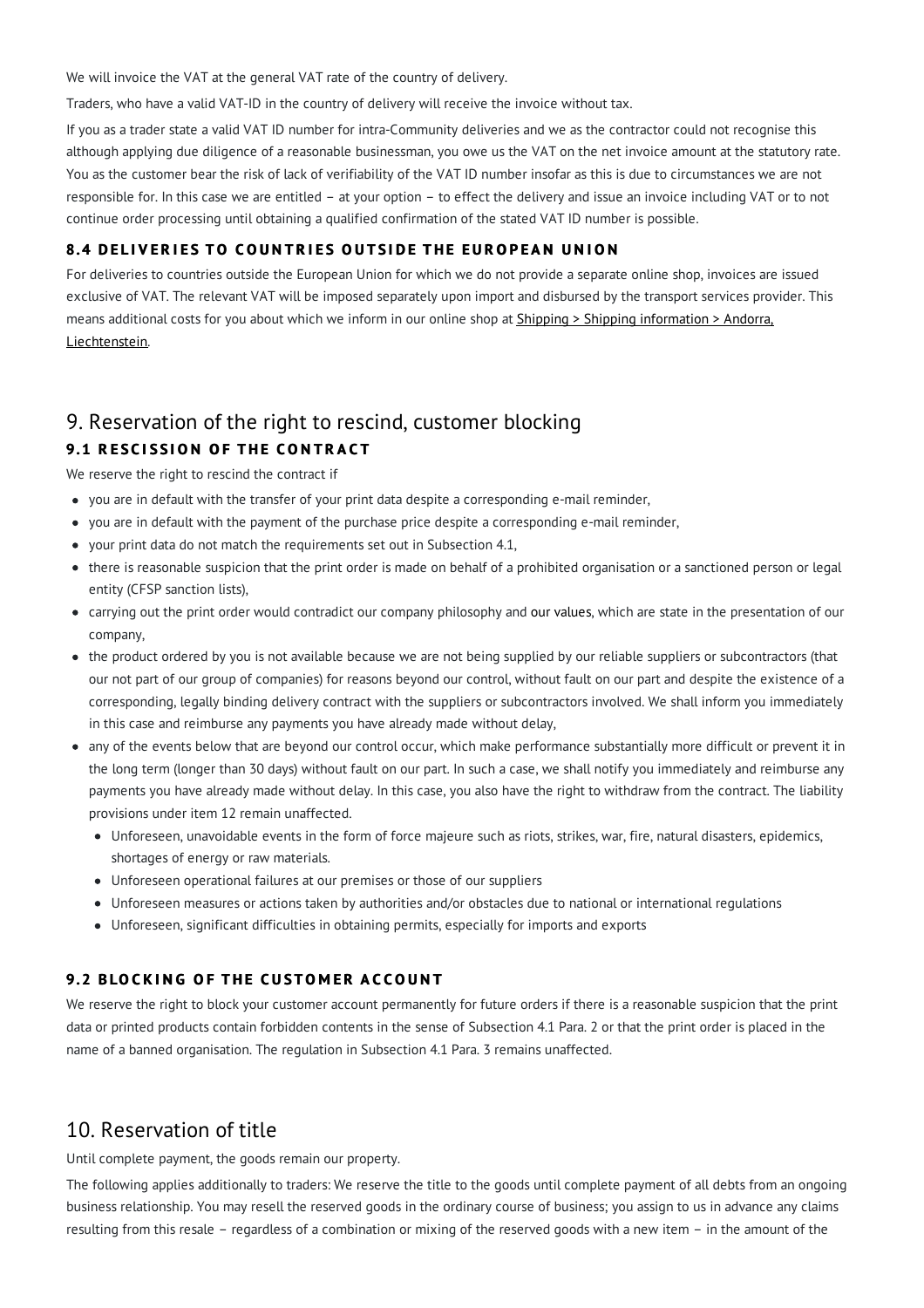invoice and we accept this assignment. You remain entitled to recover the debts; however, we may recover debts ourselves if you do not fulfil your payment obligations.

# 11. Handling of complaints, statutory warranty claims

## **11.1 LIABILITY FOR DEFECTS TOWARDS CONSUMERS**

Towards consumers, the statutory warranty claims apply.

### **11.2 LIABILITY FOR DEFECTS TOWARDS TRADERS**

Towards traders, the statutory warranty claims apply with the following modifications. The statutory regulations regarding the right of recourse in accordance with §§ 478, 479 BGB (Bürgerliches Gesetzbuch – German Civil Code) remain unaffected.

Exclusively our own statements are regarded as agreement on the condition of the goods, which are included in the contract. Short deliveries up to 5 % of the ordered quantity or excess deliveries may occur due to the printing process. They do not constitute a defect.

Traders are subject to the duty of inspection and notification regulated in Section 377 HGB (Handelsgesetzbuch – German Commercial Code). If you fail to give the notice provided for, the goods shall be deemed to have been approved, unless the defect was not recognisable during the inspection. This does not apply if we have fraudulently concealed a defect.

If the delivered item is defective, we may first choose to remedy by removal of the defect (repair) or by delivery of an item that is free of defects (replacement). Our right to refuse supplementary performance under the statutory conditions (e.g., in case of disproportionality in the sense of § 439 Subsection 4 BGB) remains unaffected.

You are obliged to give us the necessary time and opportunity required for the remedy that we owe you, in particular you need to hand over the complained item to us for examination purposes.

The statutory limitation period for claims for defects by traders is one year as of delivery of the goods.

The aforementioned restrictions and shortened time limits do not apply to claims for damages which have been caused by us, our legal representatives or vicarious agents

- in case of injury to life, body or health,
- in case of intentional or grossly negligent breach of duty as well as fraudulent intent,
- in case of breach of material contractual obligations, the fulfilment of which make the proper execution of the contract possible at all and which the contracting parties may generally rely on and trust in being complied with (cardinal duties),
- within the scope of a guarantee promise, where agreed
- insofar as the scope of application of the Product Liability Act is opened up.

## **11.3 H A N D L I N G O F C O M P LA I N T S**

Without prejudice to our liability for defects in accordance with Subsections 11.1 and 11.2 of the GTC, in case of a defective delivery we may offer you a reprint, reimbursement of the paid purchase price, partial reimbursement corresponding to the defective portion, or a voucher. All information is available in your customer account in the order overview of the respective order at "Details & Actions"

## 12. Liability

For claims based on damages caused by us, our legal representatives or vicarious agents we shall in any case be liable without limitation

- in case of injury to life, body or health,
- in case of intentional or grossly negligent breach of duty,
- in case of a guarantee promise, where agreed,
- towards consumers.

In case of breach of cardinal duties through slight negligence on our part, our legal representatives' or vicarious agents', the extent of liability is limited to the damage foreseeable at the time of formation of the contract, the occurrence of which must typically be expected. Cardinal duties are essential contractual obligations the fulfilment of which is a prerequisite for proper execution of the contract and the observance of which the contractual partner may rely on.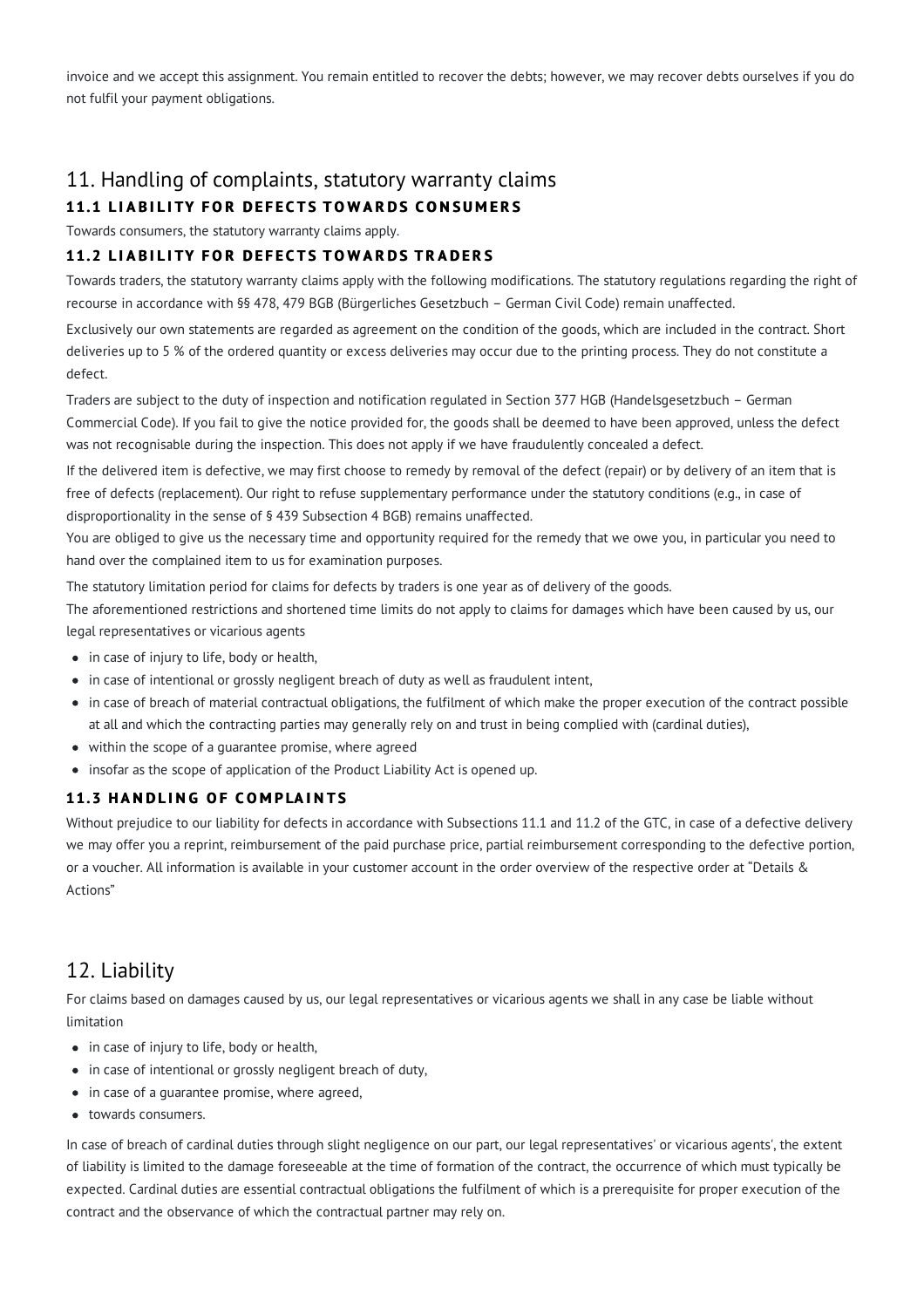Ceteris paribus, claims for compensation for damages are excluded.

The responsibility for the data you have transferred (artwork, address data for customising the product, invoice and delivery address) lies fully and exclusively with you as the ordering party. We cannot assume any guarantee for the correctness of the content of the above data.

Should any third-party rights be violated by the execution of the order, you will indemnify us against any claims and damages resulting thereof that are asserted against us as well as the costs for a legal defence, upon proof. This applies particularly in case of non-compliance of the printing specifications as under number 4.1 above or if you were not authorised to use the address data you transmitted. Our right to rescind the contract in compliance with Subsection 9.1 remains unaffected.

## 13. Copyright

If, within the scope of the order, we render creative services, the resulting works (sketches, drafts, primary products, printed products, etc.) are protected by copyright. We grant you the simple, non-exclusive right, unlimited in time, to use them to the contractually agreed extent and for the contractually agreed purpose. You may use the protected works to design own print templates, provided that printing will be done by us. Further rights of use, in particular the right of reproduction, distribution, making available to the public, the broadcasting right and the right of reproduction through image carriers and sound storage media, require a separate written agreement if not included in the contractually agreed purpose.

## 14. Privacy Notice

Our [Privacy](https://www.onlineprinters.org/c/about-us/legal-information/privacy-notice) Notice is available in our online shop at the link at the bottom of each page.

# 15. Codes of conduct, dispute resolution

## **15.1 C O D E S O F C O N D U C T**

We submitted to the following codes of conduct:

- Trusted Shops
- FSC®, Forest Stewardship Council
- PEFC, Programme for the Endorsement of Forest Certification Schemes

All information on these behaviour codices is available in our online shop at **[Certificates](https://www.onlineprinters.org/c/about-us/certificates-and-awards) & Awards** in the tab "About Us" Section at the bottom of each page.

## **15.2 D I S P U T E R E SO L U T I O N**

The European Commission provides a platform for online dispute resolution (ODR), which is available at [https://ec.europa.eu/consumers/odr.](https://ec.europa.eu/consumers/odr) Consumers generally have the option to use this platform to resolve their disputes. We are not obliged nor willing to participate in a dispute resolution procedure before a consumer arbitration board.

# 16. Applicable law and place of jurisdiction

If you are a trader, German law applies under exclusion of the United Nations Convention on Contracts for the International Sale of Goods.

For contracts with traders, legal persons governed by public law or special public law funds, the exclusive place of performance and place of jurisdiction is our registered office in 90762 Fürth, Germany.

2021-10-15

## **ONLINEPRINTERS GmbH**

Dr.-Mack-Straße 83